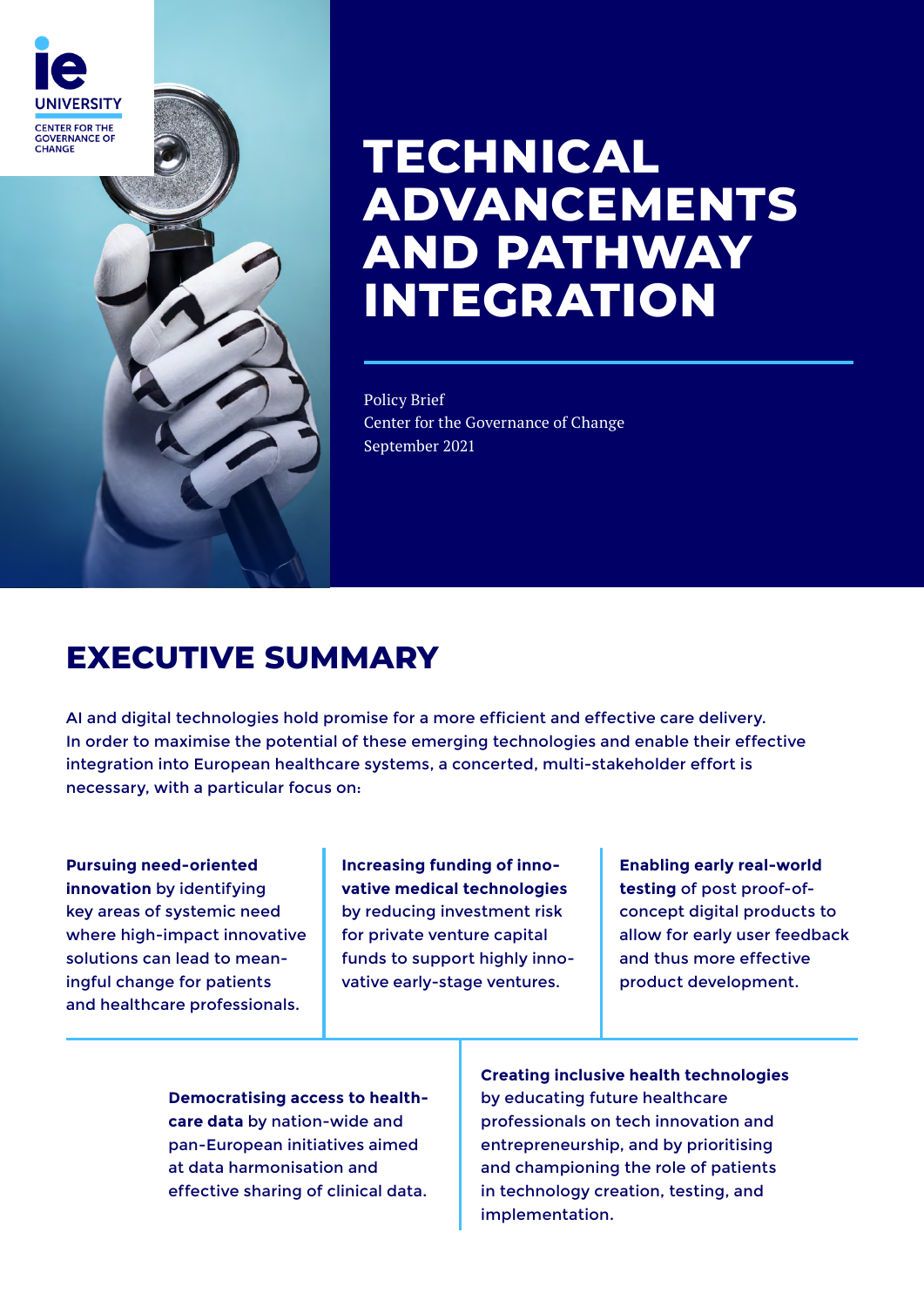# **DISCUSSION**

**A diverse group of European stakeholders representing the medical profession, regulatory bodies, the pharmaceutical industry, innovative health tech businesses, research and policy organisations and academia, met on 11th November 2020 to discuss the regulatory and technical issues around Technical Advancements and Pathway Integration for AI in healthcare. Having considered the entirety of the care pathway, the discussants elucidated priority high-impact areas for short- to mid-term improvement and proposed the following actions:**

#### 1. ACCELERATE TECHNOLOGY INNOVATION IN CRITICAL AREAS OF NEED

European healthcare systems currently underperform in a number of care delivery areas. Geographically, low-density, rural communities located away from urban centres have virtually no access to specialists, making the treatment of complex conditions extremely challenging. Consequently, such regions experience high logistical costs, care delivery inefficiencies, and—ultimately—poorer health outcomes compared to urban areas. Indication-wise, critical emergencies such as internal bleeding and haemorrhages constitute some of the major causes of death in A&E wards, as they need to be identified quickly and accurately, which not always can be achieved under current systems of work and using available tools.

#### **This introduces one question:**

# HOW CAN AI-ENABLED TECHNOLOGIES IMPACT THESE CRITICAL AREAS WHERE WE CURRENTLY, SYSTEMATICALLY UNDERPERFORM?

**Solution: Need-oriented innovation—**one of the lessons Covid-19 taught us is that when we unify around a well-defined challenge, changes in legislation, perception and trust and dedicated investment can enable rapid implementation of emerging technologies to solve the pressing challenge.

- Review the relative performance of healthcare providers—through national and pan-European initiatives—by systematically collecting and analysing data on care outcomes, cost-effectiveness, and patient satisfaction.
- At the national level, identify the main areas of need where healthcare systems currently underperform and underdeliver.
- At the local commissioning level, clearly define the associated challenges which, if solved, would represent high-impact interventions for care efficiency and outcomes.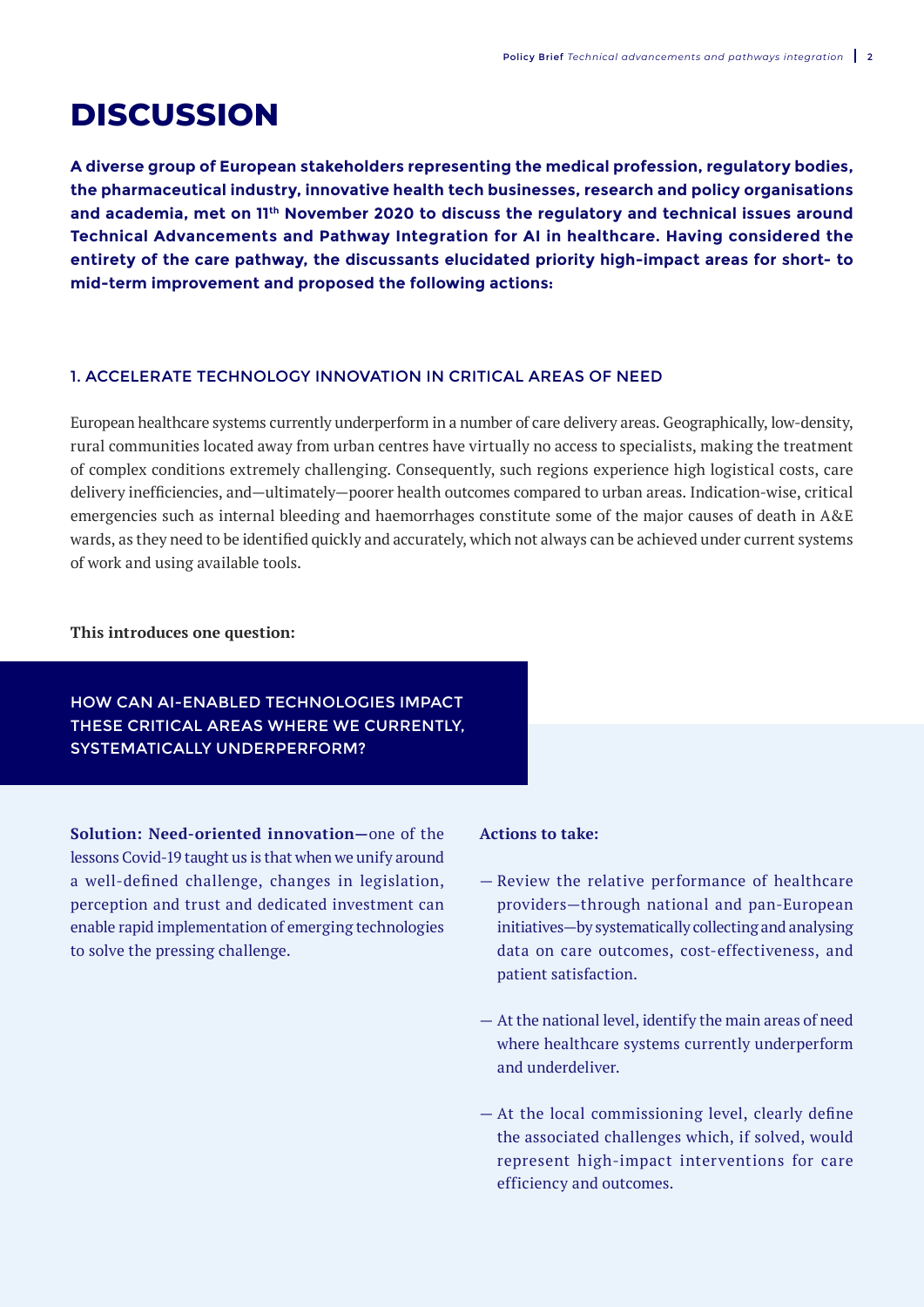### 2. FUND EARLY-STAGE MEDTECH INNOVATION

Despite numerous venture capital (VC) funds operating in Europe, early-stage medtech innovators—many of whom represent digital health ventures—struggle to finance their businesses. Due to its complexity, long development process and demanding regulatory environment, medtech poses significant risks many early-stage investors are unprepared to accept. In addition, compared to therapeutics, the medtech business models are often less obvious and the products often do not benefit from the same economies of scale.

While the Covid-19 pandemic has generally improved investors' interest in medtech, the trend is clear—most medtech investments are still made at later development stages, where the solution has been validated and market traction demonstrated. Crucially, however—without adequate financial support for early-stage health technologies, European science will struggle to translate into viable healthcare solutions.

#### **This introduces one question:**

# HOW TO SUPPORT EFFECTIVE INVESTMENT INTO EARLY-STAGE HEALTH TECHNOLOGIES?

**Solution: Problem-based funding—**developers seeking to solve challenges in the key areas of need should have easier access to funding. Goal-directed strategies can lead to quicker and more effective innovation in underperforming areas of healthcare.

- Increase governmental support for provide VC vehicles to reduce private investors' risk in strategically important health technology areas.
- Explore how the Covid-19 Recovery Funds can be used to facilitate early technology testing in underperforming areas of healthcare.
- Strengthen the startup–academia integration to support joint research work by academia and earlystage start-ups working in priority areas.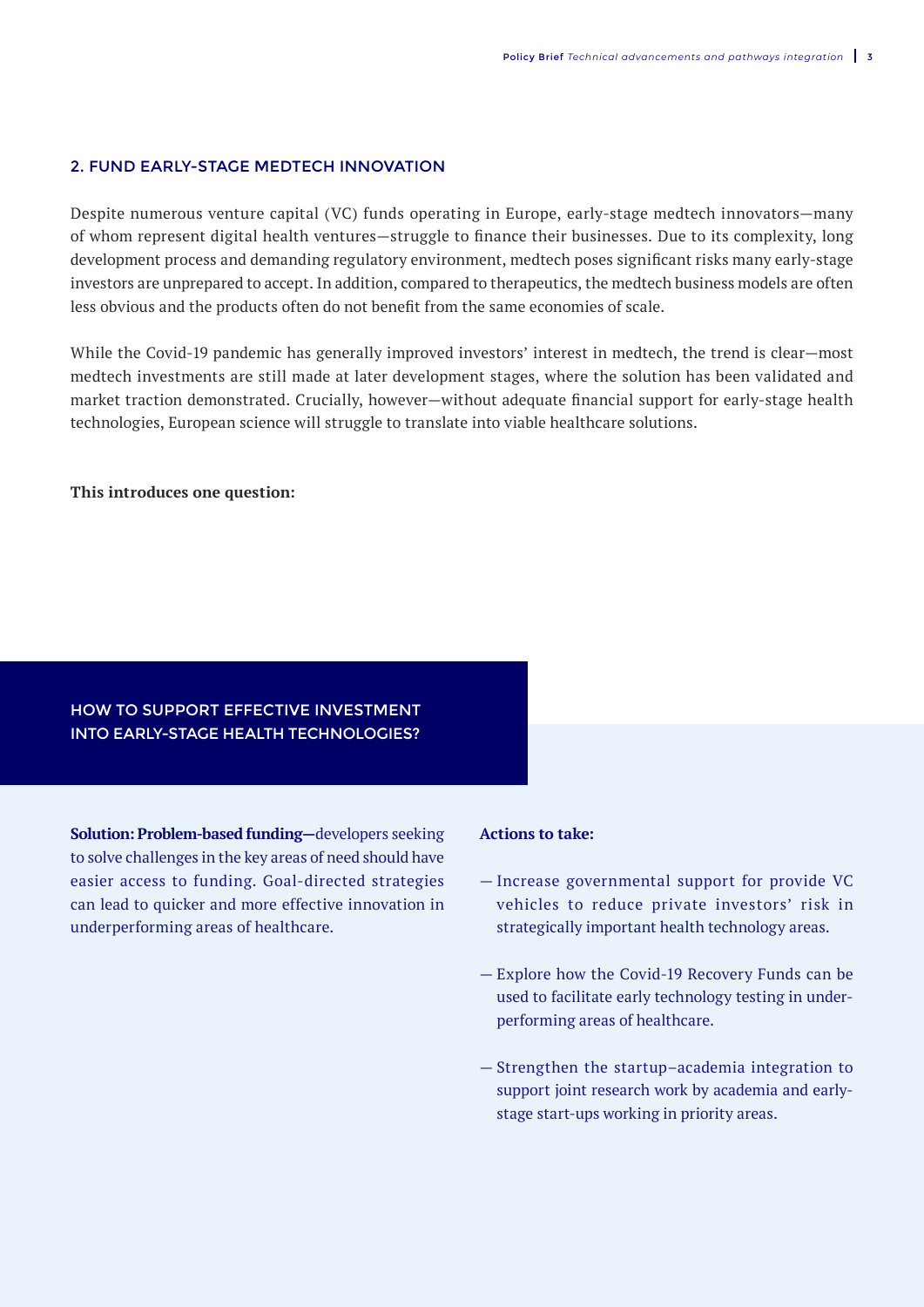#### 3. ENABLE EARLY REAL-WORLD TESTING

At the core of success of AI-based and digital solutions, both on the practical and technical level, is the interaction with users—that is, patients and healthcare professionals. Through early interactions and feedback, users effectively co-create the solution helping both train the methods as well as optimise the interaction interface for maximum efficiency. Yet, currently, entry into the clinic is typically possible only after the product is registered and certified, with earlier clinical uses taking place within relatively narrow and highly controlled research environments.

For the identified key areas of need, a leaner access to testing is desperately needed. While early presence in the clinical practice facilitates collection of valuable complementary data and performance feedback, three different levels of safety must be ensured: (a) health safety, (b) data/privacy safety, and (c) digital exclusion. Once safety assurances are met, and given the strong potential of AI-driven technologies to improve care, the development and adoption of novel purpose-driven evidence generation models can follow.

#### **This introduces one question:**

# HOW TO SUPPORT EFFECTIVE INVESTMENT INTO EARLY-STAGE HEALTH TECHNOLOGIES?

**Solution: Adapting the concept of a clinical trial—** Real-world data (RWD), collected from diverse sources during routine clinical practice, complements trial safety and efficacy data with insights about technology performance in realistic scenarios of care across heterogeneous patient cohorts, measured against multiple standards of care. Digital health and AI have a role in enabling the RWD collection and analysis, e.g., through wearable biosensors and deep learning algorithms. However, these innovative technologies can also benefit from more agile licensing pathways.

- Leverage digital technology to access patientreported outcomes for real-world testing, improved quality of care, and better accountability.
- Ensure proofs-of-concept actually measure how healthcare professionals and patients engage with technology, to enable joint co-creation.
- Run local pilot programs, similar to the Medicines Adaptive Pathways to Patients programme, and seek success in specific areas and communities.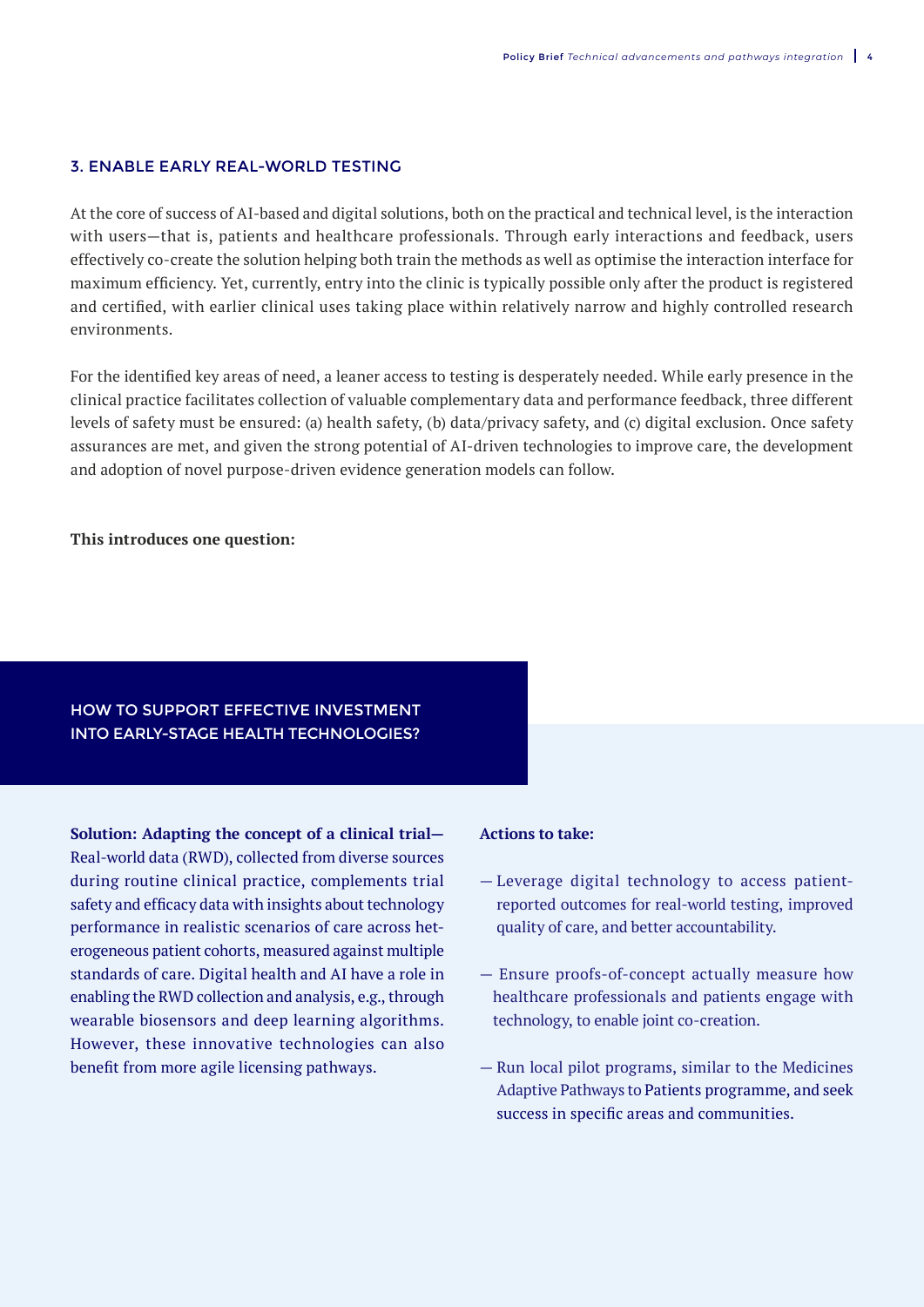### 4. DEMOCRATISE HEALTHCARE DATA:

Presently, European medical data is organised in isolated silos, with datasets showing significant gaps in quality and lacking standardisation. While in the short-term AI and digital technologies have the highest potential to improve healthcare by driving care efficiency and decision accuracy, their success largely depends on the quality and accessibility of healthcare data. Firstly, data is essential for training of AI algorithms and predictive analytical models. Secondly, effective data gathering and dissemination is crucial to inform clinical practices, identify underperforming areas of practice, and detect risks ultimately to improve patient outcomes.

#### **This introduces one question:**

HOW TO ENSURE THE WEALTH OF EUROPEAN HEALTHCARE DATA IS USED RESPONSIBLY AND EFFECTIVELY TO ENABLE THE MUCH-NEEDED SUCCESS OF AI AND DIGITAL HEALTH TECHNOLOGIES?

**Solution: Cross-border data harmonisation—**

Nation-wide and pan-European schemes aimed to harmonise and share effectively clinical data are needed to ensure clinical data is useful and accessible, while maintaining highest possible standards of patient privacy and data security. While national efforts are key for short-term local gains, these developments should support pan-European goals for highest possible impact.

- Link national governmental funding supporting medical data generation and digitisation to data management implementation, specifying clearly data organisation and accessibility rules.
- Create incentives at the local level to pursue quality data management and sharing at the national level to improve accessibility.
- Implement actionable national guidelines on medical dataset organisation standards while harmonising data quality management frameworks across the EU.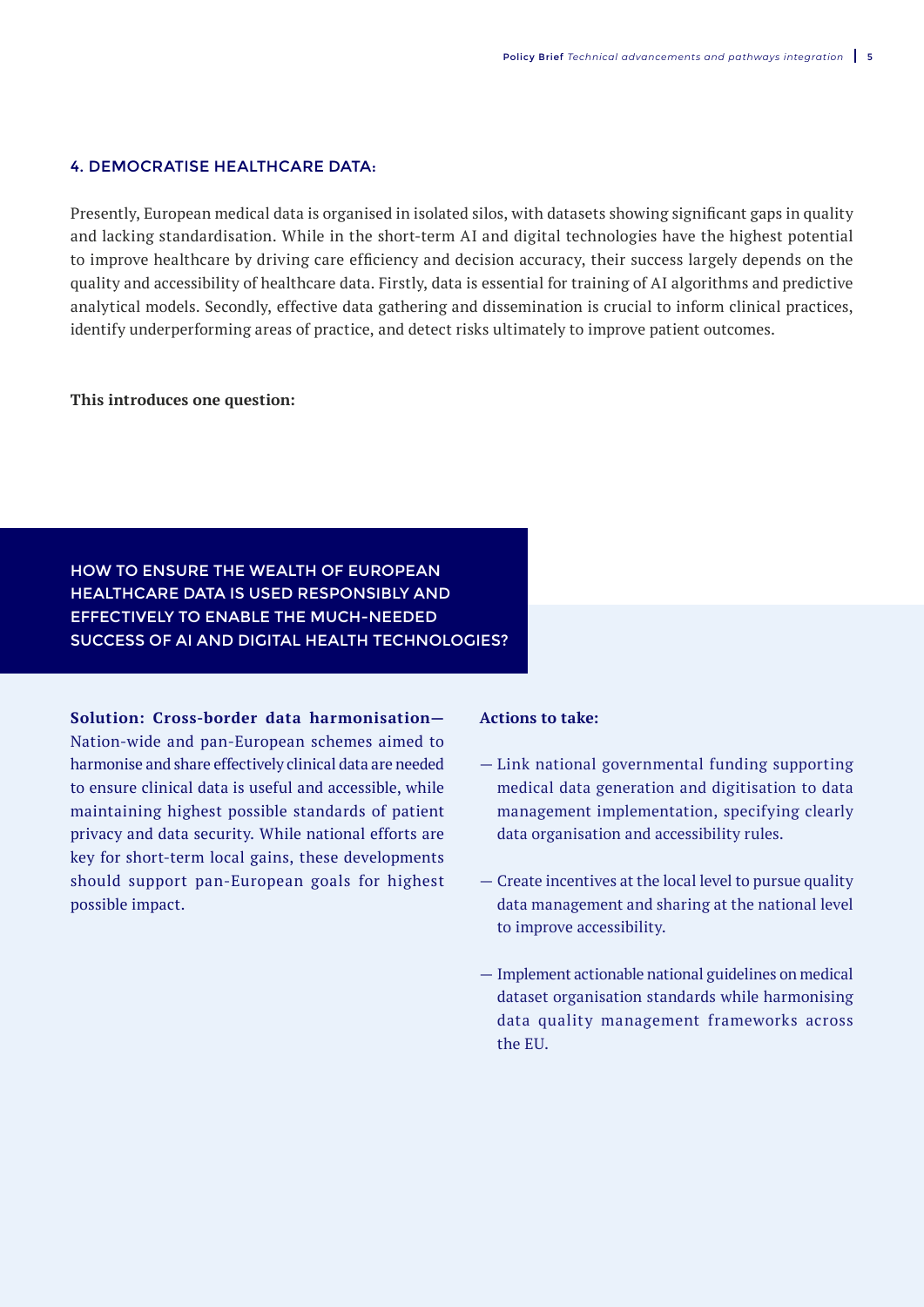### 5. CREATE INCLUSIVE HEALTH TECH:

Old habits, resistance to change, confidence in existing methods and skills, and general distrust toward novelty all contribute to slower-than-necessary uptake of innovative solutions to pressing healthcare problems.

#### **This introduces one question:**

HOW TO RAISE AWARENESS OF THE POTENTIAL BENEFITS OF HEALTH TECHNOLOGY AND IMPROVE THE LEVELS OF USAGE AMONG CLINICIANS AND DECISION MAKERS?

**Solution: Education and patient engagement—**

Despite the unquestionable role of technology innovation in the advancement of healthcare in the past several decades, medical education in Europe has generally not embraced innovation and entrepreneurship as core teaching elements. Raising awareness about innovative venture development as part of teaching courses as well as directly engaging patients in a process of co-creation can generate increased trust and adoption.

- Include technology innovation as an obligatory element of medical education with a particular focus on entrepreneurship and product clinical development and testing.
- Support and engage charitable research organisations and patient groups for their active involvement in product testing, implementation, and system-level adoption of technologies.
- Work with patients as innovation partners and advocates for change to develop "safety platforms" enabling testing and implementation of novel care delivery tools.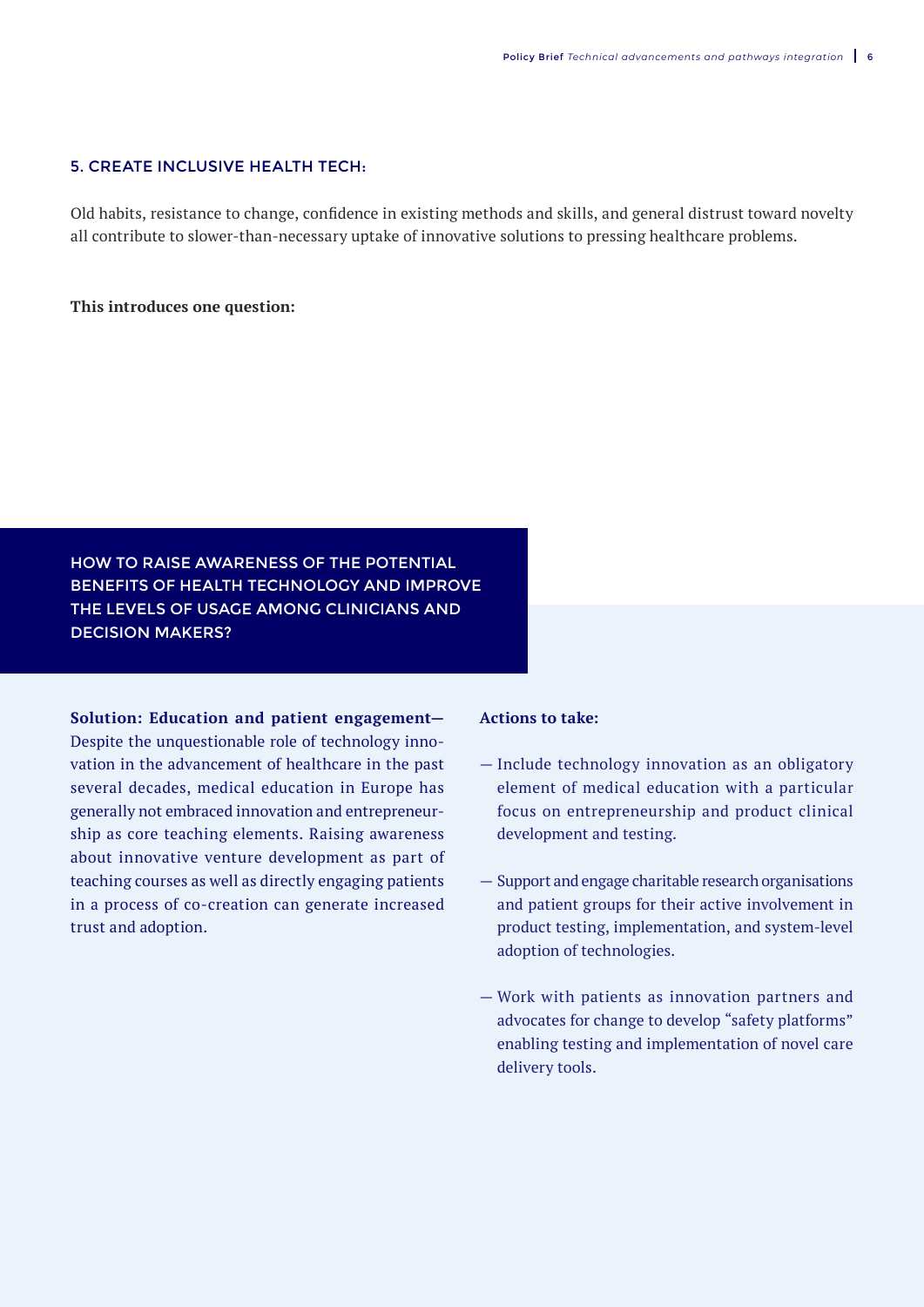# **BACKGROUND**

In the landmark June 2020 report *"Innovation, Sustainability, and the Future of Healthcare: How is AI reshaping healthcare in Europe''*, researchers from IE University's Centre for Governance of Change (CGC) discussed the future of the healthcare system in Europe, focusing on the integration of AI in the clinical practice *(Figure 1)*, and the policy challenges associated with it. The report identified key needs associated with the implementation of digital technologies, their growing impact on care delivery, and the collective actions necessary for widespread and effective adoption, which included the following:

- the need to improve care delivery pathways to respond effectively to the most demanding challenges posed by healthcare today,
- the requirement to innovate social and personal care as means of reducing the unsustainable economic burden of healthcare, and
- the requisite for European stakeholders to engage in a mature conversation to foster action while mitigating risks associated with technology adoption.

Building on the conclusions of the report, the Centre seeks to create a platform to enable critical conversations between relevant European stakeholders. Through a series of roundtable discussions, the Centre aims to build consensus, formulate attainable short-term objectives, and identify stakeholder-specific actions.



**Figure 1.** Moving away from improving individual 'moments' of care, technology developers should strive to work with healthcare data from the entire care pathway to contribute more effectively to improved system performance and patient care.